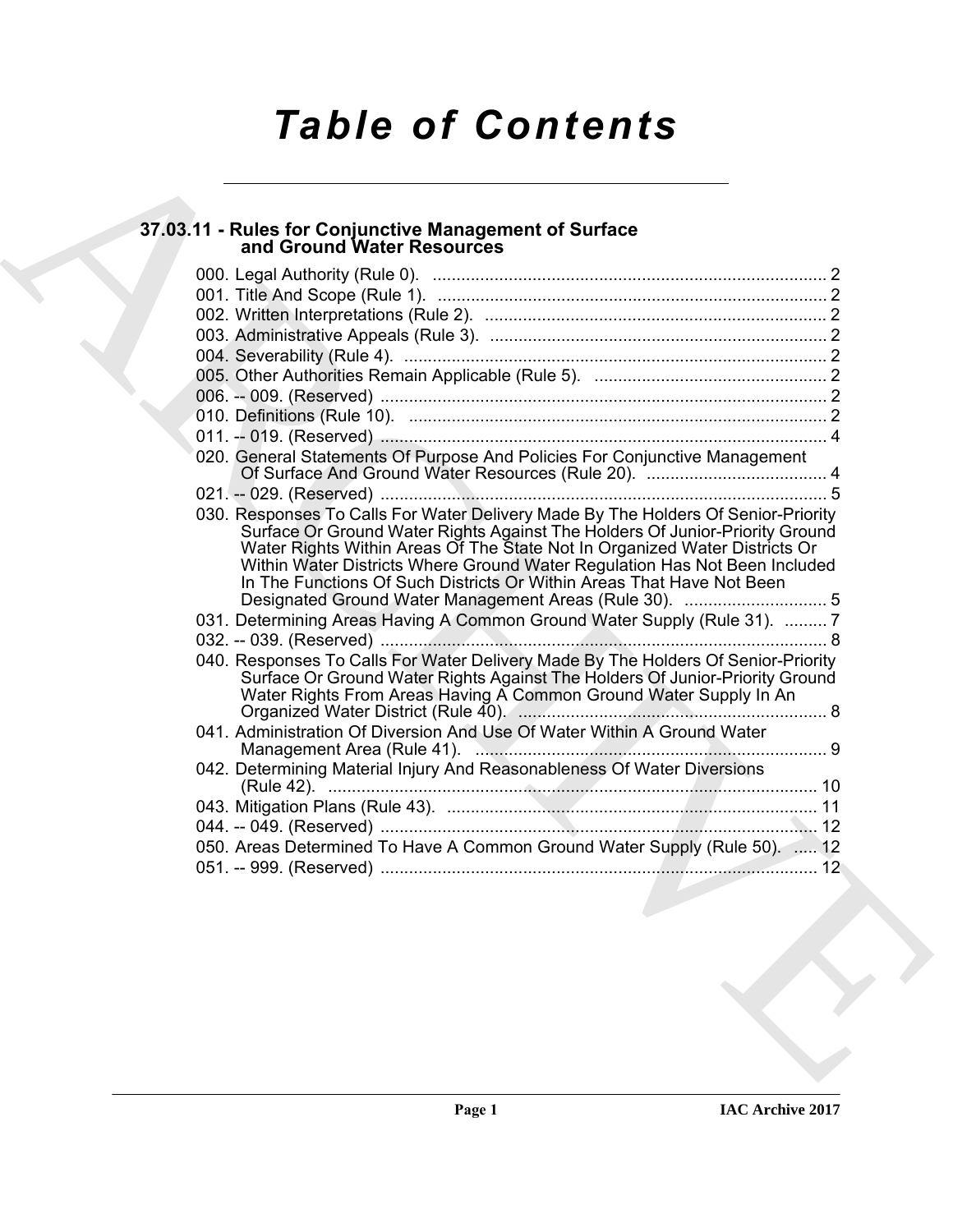## **IDAPA 37 TITLE 03 CHAPTER 11**

# **37.03.11 - RULES FOR CONJUNCTIVE MANAGEMENT OF SURFACE AND GROUND WATER RESOURCES**

# <span id="page-1-1"></span><span id="page-1-0"></span>**000. LEGAL AUTHORITY (RULE 0).**

**37.63.11 - RULES FOR CONJUNITY (EIT) 4.**<br> **CHAPTER 11**<br> **CHAPTER 12.21 AND GROUND WATER RESOURCES OF SURFACE**<br> **CHAPTER 12.41 AND MORTHAM IS A REPORT OF THE SURFACE OF SURFACE INTO A REPORT OF THE SURFACE OF THE SURFACE** These rules are promulgated pursuant to Chapter 52, Title 67, Idaho Code, the Idaho Administrative Procedure Act, and Section 42-603, Idaho Code, which provides that the Director of the Department of Water Resources is authorized to adopt rules and regulations for the distribution of water from the streams, rivers, lakes, ground water and other natural water sources as shall be necessary to carry out the laws in accordance with the priorities of the rights of the users thereof. These rules are also issued pursuant to Section 42-1805(8), Idaho Code, which provides the Director with authority to promulgate rules implementing or effectuating the powers and duties of the department.  $(10 - 7 - 94)$ 

## <span id="page-1-2"></span>**001. TITLE AND SCOPE (RULE 1).**

These rules may be cited as "Rules for Conjunctive Management of Surface and Ground Water Resources." The rules prescribe procedures for responding to a delivery call made by the holder of a senior-priority surface or ground water right against the holder of a junior-priority ground water right in an area having a common ground water supply. It is intended that these rules be incorporated into general rules governing water distribution in Idaho when such rules are adopted subsequently. (10-7-94)

# <span id="page-1-3"></span>**002. WRITTEN INTERPRETATIONS (RULE 2).**

In accordance with Section  $67-5201(19)(b)(iv)$ , Idaho Code, the Department of Water Resources does not have written statements that pertain to the interpretation of the rules of this chapter, or to the documentation of compliance<br>with the rules of this chapter. (10-7-94) with the rules of this chapter.

# <span id="page-1-4"></span>**003. ADMINISTRATIVE APPEALS (RULE 3).**

Appeals may be taken pursuant to Section 42-1701A, Idaho Code, and the department's Rules of Procedure, IDAPA  $37.01.01.$  (10-7-94)

## <span id="page-1-5"></span>**004. SEVERABILITY (RULE 4).**

The rules governing this chapter are severable. If any rule, or part thereof, or the application of such rule to any person or circumstance is declared invalid, that invalidity does not affect the validity of any remaining portion of this chapter. (10-7-94)

# <span id="page-1-6"></span>**005. OTHER AUTHORITIES REMAIN APPLICABLE (RULE 5).**

Nothing in these rules shall limit the Director's authority to take alternative or additional actions relating to the management of water resources as provided by Idaho law. (10-7-94)

# <span id="page-1-7"></span>**006. -- 009. (RESERVED)**

## <span id="page-1-9"></span><span id="page-1-8"></span>**010. DEFINITIONS (RULE 10).**

For the purposes of these rules, the following terms will be used as defined below. (10-7-94)

<span id="page-1-10"></span>**01. Area Having a Common Ground Water Supply**. A ground water source within which the diversion and use of ground water or changes in ground water recharge affect the flow of water in a surface water source or within which the diversion and use of water by a holder of a ground water right affects the ground water supply available to the holders of other ground water rights. (Section 42-237a.g., Idaho Code) (10-7-94)

<span id="page-1-11"></span>**02. Artificial Ground Water Recharge**. A deliberate and purposeful activity or project that is performed in accordance with Section 42-234(2), Idaho Code, and that diverts, distributes, injects, stores or spreads water to areas from which such water will enter into and recharge a ground water source in an area having a common ground water supply. (10-7-94) ground water supply.

<span id="page-1-12"></span>**03. Conjunctive Management**. Legal and hydrologic integration of administration of the diversion and use of water under water rights from surface and ground water sources, including areas having a common ground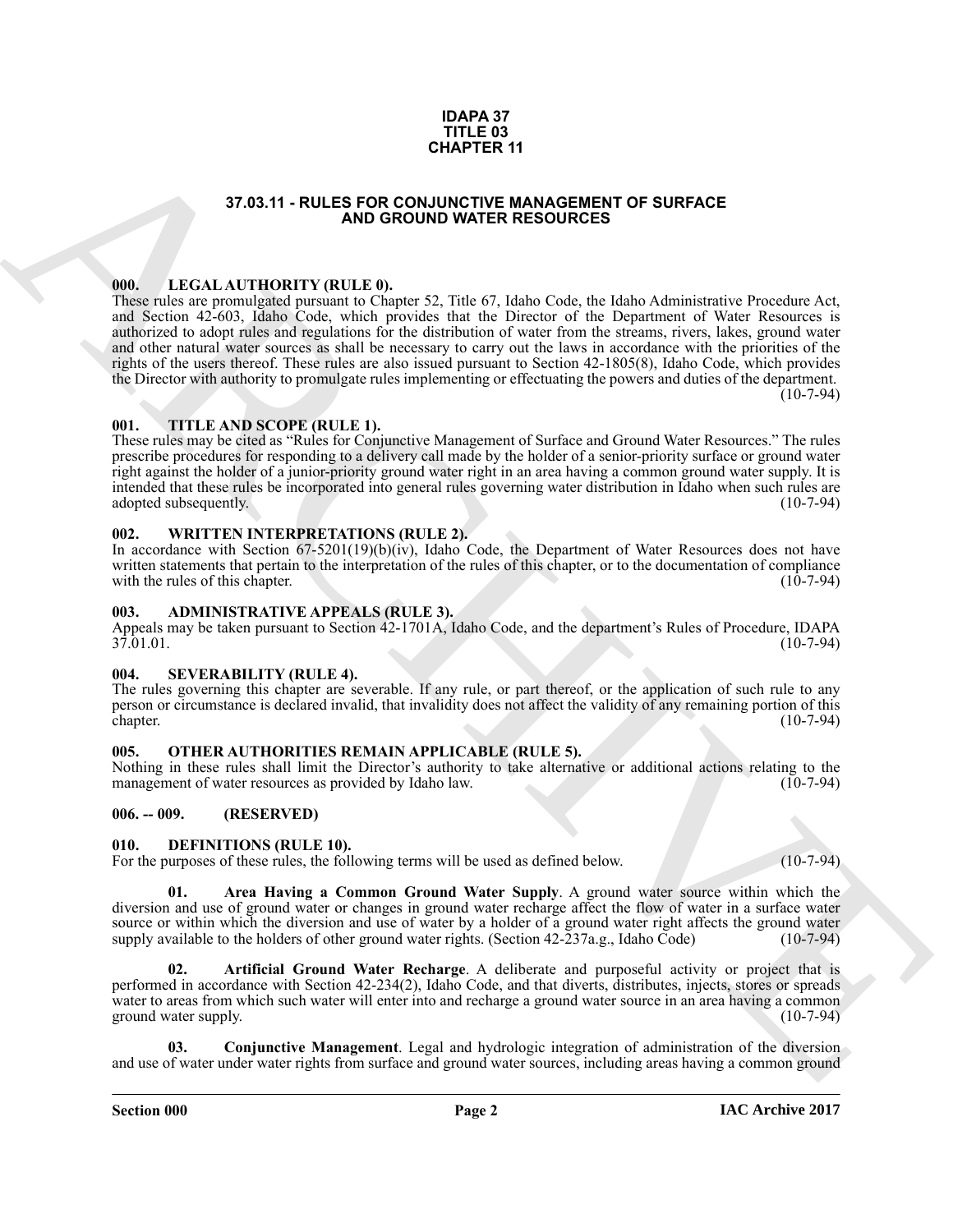water supply. (10-7-94)

**04. Delivery Call**. A request from the holder of a water right for administration of water rights under appropriation doctrine. (10-7-94) the prior appropriation doctrine.

<span id="page-2-3"></span><span id="page-2-2"></span><span id="page-2-1"></span><span id="page-2-0"></span>**05. Department**. The Department of Water Resources created by Section 42-1701, Idaho Code.  $(10-7-94)$ 

**06. Director**. The Director of the Department of Water Resources appointed as provided by Section 42- 1801, Idaho Code, or an employee, hearing officer or other appointee of the Department who has been delegated to act for the Director as provided by Section 42-1701, Idaho Code. (10-7-94) act for the Director as provided by Section 42-1701, Idaho Code.

**Considered of Nicker Resources**<br>
Significant device the state of a state entropy of the state entropy in the state of a state of a state of a state of a state of a state of a state of a state of a state of a state of a s **07. Full Economic Development of Underground Water Resources**. The diversion and use of water from a ground water source for beneficial uses in the public interest at a rate that does not exceed the reasonably anticipated average rate of future natural recharge, in a manner that does not result in material injury to senior-priority surface or ground water rights, and that furthers the principle of reasonable use of surface and ground water as set forth in Rule 42. (10-7-94) forth in Rule  $42$ .

<span id="page-2-4"></span>**08. Futile Call**. A delivery call made by the holder of a senior-priority surface or ground water right that, for physical and hydrologic reasons, cannot be satisfied within a reasonable time of the call by immediately curtailing diversions under junior-priority ground water rights or that would result in waste of the water resource.

 $(10-7-94)$ 

<span id="page-2-6"></span>**09. Ground Water Management Area**. Any ground water basin or designated part thereof as designated by the Director pursuant to Section 42-233(b), Idaho Code. (10-7-94)

<span id="page-2-5"></span>**10.** Ground Water. Water under the surface of the ground whatever may be the geological structure in is standing or moving as provided in Section 42-230(a), Idaho Code. (10-7-94) which it is standing or moving as provided in Section  $42-230(a)$ , Idaho Code.

**11. IDI Holder of a Water Right**. The legal or beneficial owner or user pursuant to lease or contract of a livert or to protect in place surface or ground water of the state for a beneficial use or purpose. (10-7-94) right to divert or to protect in place surface or ground water of the state for a beneficial use or purpose.

<span id="page-2-10"></span><span id="page-2-9"></span><span id="page-2-8"></span><span id="page-2-7"></span>**12.** Idaho Law. The constitution, statutes, administrative rules and case law of Idaho. (10-7-94)

**13. Junior-Priority**. A water right priority date later in time than the priority date of other water rights nsidered. (10-7-94) being considered.

**14. Material Injury**. Hindrance to or impact upon the exercise of a water right caused by the use of another person as determined in accordance with Idaho Law, as set forth in Rule 42. (10-7-94) water by another person as determined in accordance with Idaho Law, as set forth in Rule 42.

<span id="page-2-11"></span>**15. Mitigation Plan**. A document submitted by the holder(s) of a junior-priority ground water right and approved by the Director as provided in Rule 043 that identifies actions and measures to prevent, or compensate holders of senior-priority water rights for, material injury caused by the diversion and use of water by the holders of junior-priority ground water rights within an area having a common ground water supply. (10-7-94) junior-priority ground water rights within an area having a common ground water supply.

<span id="page-2-12"></span>**16. Person**. Any individual, partnership, corporation, association, governmental subdivision or agency, or private organization or entity of any character. (10-7-94) or public or private organization or entity of any character.

<span id="page-2-13"></span>**17. Petitioner**. Person who asks the Department to initiate a contested case or to otherwise take action result in the issuance of an order or rule. (10-7-94) that will result in the issuance of an order or rule.

<span id="page-2-14"></span>**18. Reasonable Ground Water Pumping Level**. A level established by the Director pursuant to Sections 42-226, and 42-237a.g., Idaho Code, either generally for an area or aquifer or for individual water rights on a case-by-case basis, for the purpose of protecting the holders of senior-priority ground water rights against unreasonable lowering of ground water levels caused by diversion and use of surface or ground water by the holders of junior-priority surface or ground water rights under Idaho law. (10-7-94) of junior-priority surface or ground water rights under Idaho law.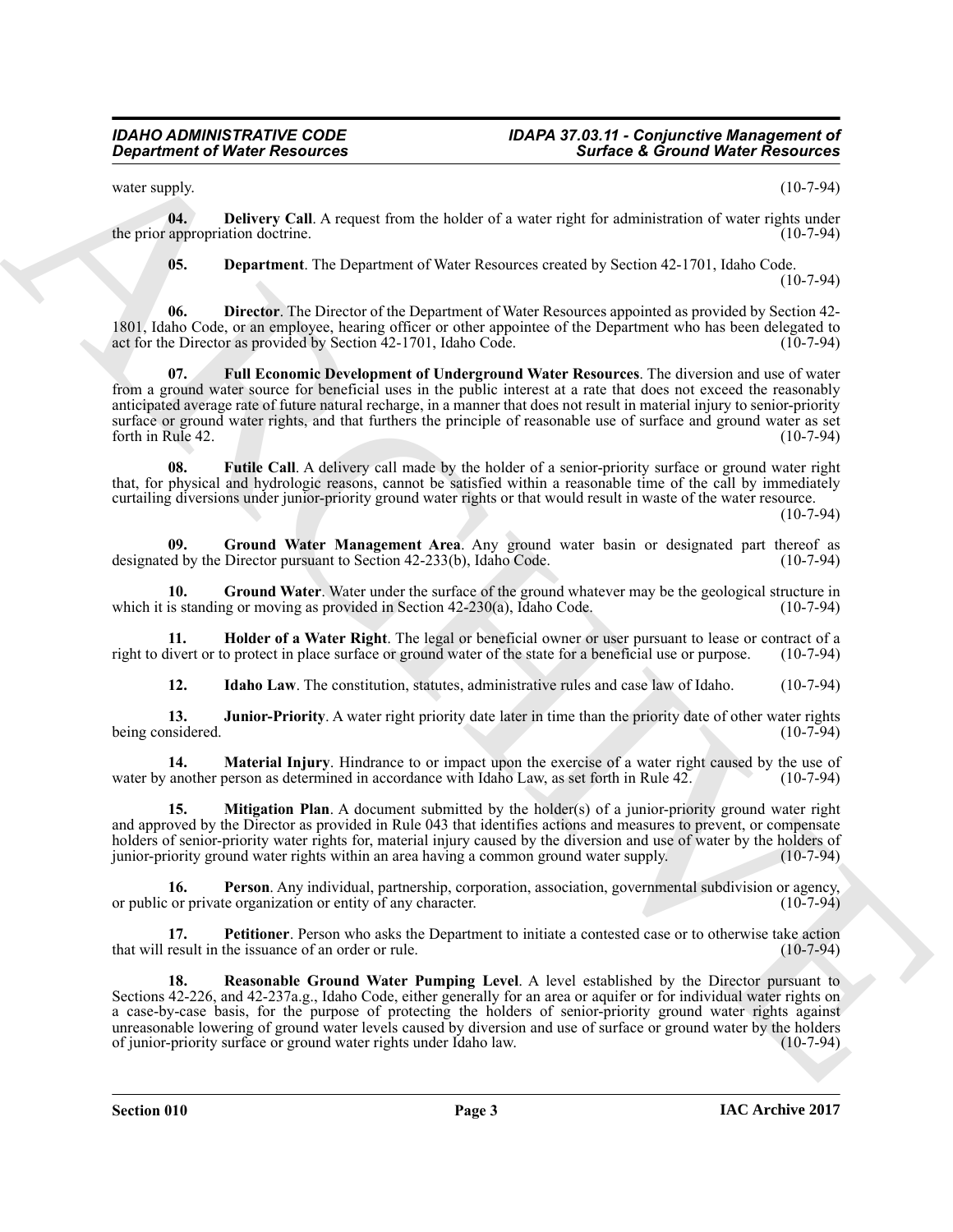<span id="page-3-2"></span>**19. Reasonably Anticipated Average Rate of Future Natural Recharge**. The estimated average annual volume of water recharged to an area having a common ground water supply from precipitation, underflow from tributary sources, and stream losses and also water incidentally recharged to an area having a common ground water supply as a result of the diversion and use of water for irrigation and other purposes. The estimate will be based on available data regarding conditions of diversion and use of water existing at the time the estimate is made and may vary as these conditions and available information change.

<span id="page-3-3"></span>**20.** Respondent. Persons against whom complaints or petitions are filed or about whom investigations are initiated. (10-7-94) are initiated. (10-7-94)

<span id="page-3-4"></span>**21.** Senior-Priority. A water right priority date earlier in time than the priority dates of other water ing considered. (10-7-94) rights being considered.

<span id="page-3-5"></span>**22. Surface Water**. Rivers, streams, lakes and springs when flowing in their natural channels as provided in Sections 42-101 and 42-103, Idaho Code. (10-7-94)

<span id="page-3-6"></span>**23. Water District**. An instrumentality of the state of Idaho created by the Director as provided in Section 42-604, Idaho Code, for the purpose of performing the essential governmental function of distribution of water among appropriators under Idaho law. (10-7-94)

<span id="page-3-8"></span>**24. Watermaster**. A person elected and appointed as provided in Section 42-605, and Section 42-801, Idaho Code, to distribute water within a water district.

<span id="page-3-7"></span>**25. Water Right**. The legal right to divert and use or to protect in place the public waters of the state of Idaho where such right is evidenced by a decree, a permit or license issued by the Department, a beneficial or constitutional use right or a right based on federal law. constitutional use right or a right based on federal law.

# <span id="page-3-0"></span>**011. -- 019. (RESERVED)**

# <span id="page-3-9"></span><span id="page-3-1"></span>**020. GENERAL STATEMENTS OF PURPOSE AND POLICIES FOR CONJUNCTIVE MANAGEMENT OF SURFACE AND GROUND WATER RESOURCES (RULE 20).**

<span id="page-3-11"></span>**01. Distribution of Water Among the Holders of Senior and Junior-Priority Rights**. These rules apply to all situations in the state where the diversion and use of water under junior-priority ground water rights either individually or collectively causes material injury to uses of water under senior-priority water rights. The rules govern<br>the distribution of water from ground water sources and areas having a common ground water supply. ( the distribution of water from ground water sources and areas having a common ground water supply.

<span id="page-3-12"></span>**02. Prior Appropriation Doctrine**. These rules acknowledge all elements of the prior appropriation as established by Idaho law. (10-7-94) doctrine as established by Idaho law.

<span id="page-3-13"></span><span id="page-3-10"></span>**03. Reasonable Use of Surface and Ground Water**. These rules integrate the administration and use of surface and ground water in a manner consistent with the traditional policy of reasonable use of both surface and ground water. The policy of reasonable use includes the concepts of priority in time and superiority in right being subject to conditions of reasonable use as the legislature may by law prescribe as provided in Article XV, Section 5, Idaho Constitution, optimum development of water resources in the public interest prescribed in Article XV, Section 7, Idaho Constitution, and full economic development as defined by Idaho law. An appropriator is not entitled to command the entirety of large volumes of water in a surface or ground water source to support his appropriation contrary to the public policy of reasonable use of water as described in this rule. (10-7-94)

ARCHIVE **Delivery Calls**. These rules provide the basis and procedure for responding to delivery calls made by the holder of a senior-priority surface or ground water right against the holder of a junior-priority ground water right. The principle of the futile call applies to the distribution of water under these rules. Although a call may be denied under the futile call doctrine, these rules may require mitigation or staged or phased curtailment of a juniorpriority use if diversion and use of water by the holder of the junior-priority water right causes material injury, even though not immediately measurable, to the holder of a senior-priority surface or ground water right in instances where the hydrologic connection may be remote, the resource is large and no direct immediate relief would be achieved if<br>the junior-priority water use was discontinued. (10-7-94) the junior-priority water use was discontinued.

**Section 020 Page 4**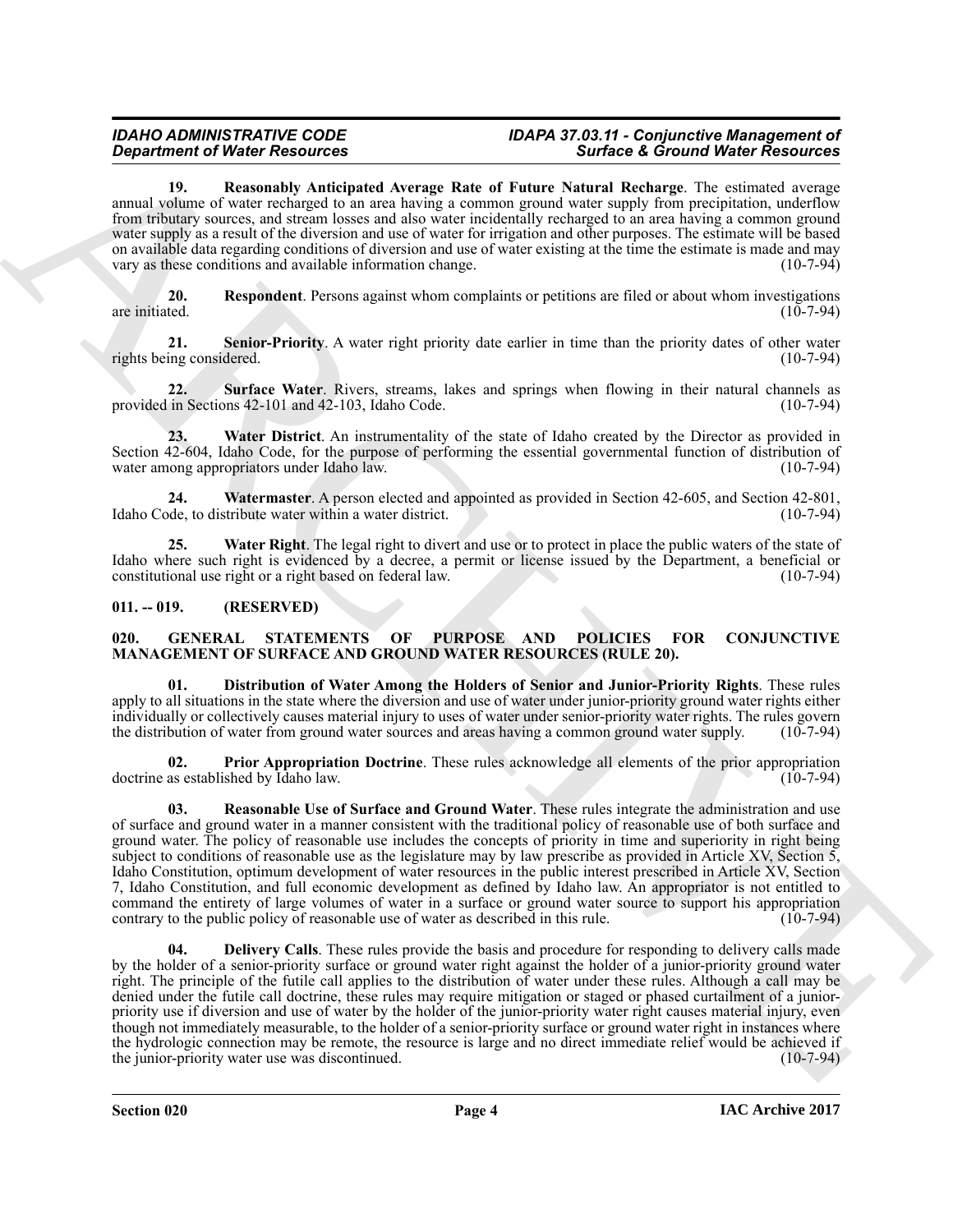<span id="page-4-4"></span>**05. Exercise of Water Rights**. These rules provide the basis for determining the reasonableness of the diversion and use of water by both the holder of a senior-priority water right who requests priority delivery and the holder of a junior-priority water right against whom the call is made. (10-7-94) holder of a junior-priority water right against whom the call is made.

<span id="page-4-2"></span>**06. Areas Having a Common Ground Water Supply**. These rules provide the basis for the designation of areas of the state that have a common ground water supply and the procedures that will be followed in incorporating the water rights within such areas into existing water districts or creating new districts as provided in Section 42-237a.g., and Section 42-604, Idaho Code, or designating such areas as ground water management areas as provided in Section 42-233(b), Idaho Code. (10-7-94)

<span id="page-4-7"></span>**07. Sequence of Actions for Responding to Delivery Calls**. Rule 30 provides procedures for responding to delivery calls within areas having a common ground water supply that have not been incorporated into an existing or new water district or designated a ground water management area. Rule 40 provides procedures for responding to delivery calls within water districts where areas having a common ground water supply have been incorporated into the district or a new district has been created. Rule 41 provides procedures for responding to delivery calls within areas that have been designated as ground water management areas. Rule 50 designates specific<br>known areas having a common ground water supply within the state. known areas having a common ground water supply within the state.

<span id="page-4-5"></span>**08. Reasonably Anticipated Average Rate of Future Natural Recharge**. These rules provide for administration of the use of ground water resources to achieve the goal that withdrawals of ground water not exceed<br>the reasonably anticipated average rate of future natural recharge. (Section 42-237a.g., Idaho Code) (10-7 the reasonably anticipated average rate of future natural recharge. (Section 42-237a.g., Idaho Code)

<span id="page-4-6"></span>**09.** Saving of Defenses. Nothing in these rules shall affect or in any way limit any person's entitlement any defense or claim based upon fact or law in any contested case or other proceeding. (10-7-94) to assert any defense or claim based upon fact or law in any contested case or other proceeding.

<span id="page-4-8"></span><span id="page-4-3"></span>**10. Wells as Alternate or Changed Points of Diversion for Water Rights from a Surface Water Source**. Nothing in these rules shall prohibit any holder of a water right from a surface water source from seeking, pursuant to Idaho law, to change the point of diversion of the water to an inter-connected area having a common ground water supply.

ARCHIVE **11. Domestic and Stock Watering Ground Water Rights Exempt**. A delivery call shall not be effective against any ground water right used for domestic purposes regardless of priority date where such domestic use is within the limits of the definition set forth in Section 42-111, Idaho Code, nor against any ground water right used for stock watering where such stock watering use is within the limits of the definition set forth in Section 42- 1401A(11), Idaho Code; provided, however, this exemption shall not prohibit the holder of a water right for domestic or stock watering uses from making a delivery call, including a delivery call against the holders of other domestic or stockwatering rights, where the holder of such right is suffering material injury. (10-7-94) stockwatering rights, where the holder of such right is suffering material injury.

# <span id="page-4-0"></span>**021. -- 029. (RESERVED)**

### <span id="page-4-9"></span><span id="page-4-1"></span>**030. RESPONSES TO CALLS FOR WATER DELIVERY MADE BY THE HOLDERS OF SENIOR-PRIORITY SURFACE OR GROUND WATER RIGHTS AGAINST THE HOLDERS OF JUNIOR-PRIORITY GROUND WATER RIGHTS WITHIN AREAS OF THE STATE NOT IN ORGANIZED WATER DISTRICTS OR WITHIN WATER DISTRICTS WHERE GROUND WATER REGULATION HAS NOT BEEN INCLUDED IN THE FUNCTIONS OF SUCH DISTRICTS OR WITHIN AREAS THAT HAVE NOT BEEN DESIGNATED GROUND WATER MANAGEMENT AREAS (RULE 30).**

<span id="page-4-10"></span>**01. Delivery Call (Petition)**. When a delivery call is made by the holder of a surface or ground water right (petitioner) alleging that by reason of diversion of water by the holders of one (1) or more junior-priority ground water rights (respondents) the petitioner is suffering material injury, the petitioner shall file with the Director a petition in writing containing, at least, the following in addition to the information required by IDAPA 37.01.01, "Rules of Procedure of the Department of Water Resources," Rule 230: (10-7-94)

**a.** A description of the water rights of the petitioner including a listing of the decree, license, permit, claim or other documentation of such right, the water diversion and delivery system being used by petitioner and the beneficial use being made of the water.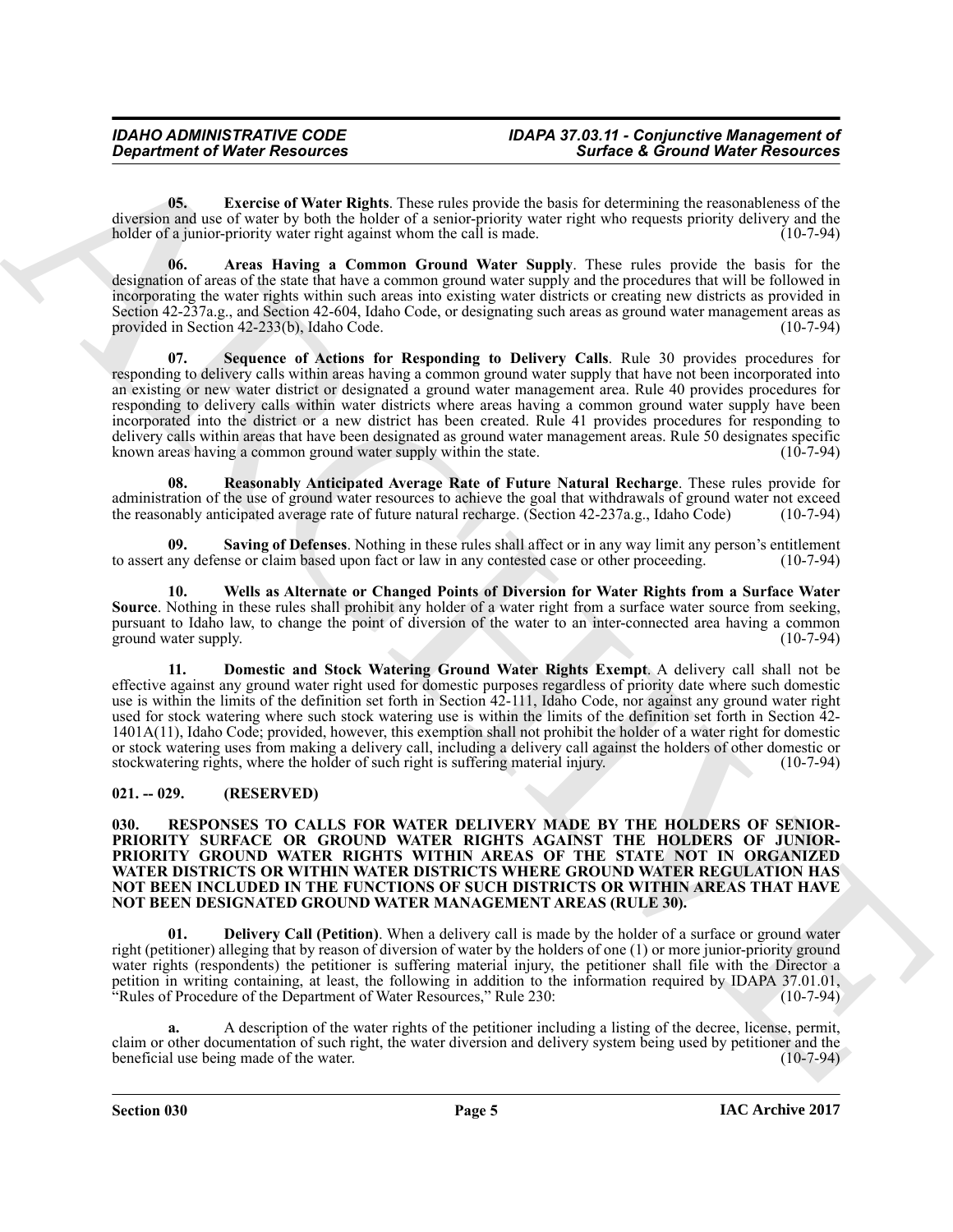**b.** The names, addresses and description of the water rights of the ground water users (respondents) who are alleged to be causing material injury to the rights of the petitioner in so far as such information is known by the petitioner or can be reasonably determined by a search of public records. (10-7-94) the petitioner or can be reasonably determined by a search of public records.

All information, measurements, data or study results available to the petitioner to support the claim (10-7-94) of material injury.

**d.** A description of the area having a common ground water supply within which petitioner desires junior-priority ground water diversion and use to be regulated. (10-7-94)

<span id="page-5-0"></span>**02. Contested Case**. The Department will consider the matter as a petition for contested case under the Department's Rules of Procedure, IDAPA 37.01.01. The petitioner shall serve the petition upon all known respondents as required by IDAPA 37.01.01, "Rules of Procedure of the Department of Water Resources," Rule 203. In addition to such direct service by petitioner, the Department will give such general notice by publication or news release as will advise ground water users within the petitioned area of the matter. (10-7-94) release as will advise ground water users within the petitioned area of the matter.

<span id="page-5-5"></span><span id="page-5-1"></span>**03. Informal Resolution**. The Department may initially consider the contested case for informal resolution under the provisions of Section 67-5241, Idaho Code, if doing so will expedite the case without prejudicing<br>the interests of any party. (10-7-94) the interests of any party.

**Consistencies of Nickel Resources** Surface 3. Surface 3. Geometric Neuron Weiler Resources<br>
The main interaction and decrease the constraints of the set ratio is a surface of the set of the set of the set of the set of t **04. Petition for Modification of an Existing Water District**. In the event the petition proposes regulation of ground water rights conjunctively with surface water rights in an organized water district, and the water rights have been adjudicated, the Department may consider such to be a petition for modification of the organized water district and notice of proposed modification of the water district shall be provided by the Director pursuant to Section 42-604, Idaho Code. The Department will proceed to consider the matter addressed by the petition under the Department's Rules of Procedure. (10-7-94) Department's Rules of Procedure.

<span id="page-5-3"></span>Petition for Creation of a New Water District. In the event the petition proposes regulation of ground water rights from a ground water source or conjunctively with surface water rights within an area having a common ground water supply which is not in an existing water district, and the water rights have been adjudicated, the Department may consider such to be a petition for creation of a new water district and notice of proposed creation of a water district shall be provided by the Director pursuant to Section 42-604, Idaho Code. The Department will proceed to consider the matter under the Department's Rules of Procedure. (10-7-94)

<span id="page-5-4"></span>**06. Petition for Designation of a Ground Water Management Area**. In the event the petition proposes regulation of ground water rights from an area having a common ground water supply within which the water rights have not been adjudicated, the Department may consider such to be a petition for designation of a ground water management area pursuant to Section 42-233(b), Idaho Code. The Department will proceed to consider the matter under the Department's Rules of Procedure. (10-7-94) matter under the Department's Rules of Procedure.

**07. Order**. Following consideration of the contested case under the Department's Rules of Procedure, the Director may, by order, take any or all of the following actions: (10-7-94)

<span id="page-5-2"></span>

| Deny the petition in whole or in part;<br>a. |  | $(10-7-94)$ |
|----------------------------------------------|--|-------------|
|----------------------------------------------|--|-------------|

**b.** Grant the petition in whole or in part or upon conditions; (10-7-94)

**c.** Determine an area having a common ground water supply which affects the flow of water in a vater source in an organized water district; (10-7-94) surface water source in an organized water district;

**d.** Incorporate an area having a common ground water supply into an organized water district following the procedures of Section 42-604, Idaho Code, provided that the ground water rights that would be incorporated into the water district have been adjudicated relative to the rights already encompassed within the district;  $(10-7-94)$ 

**e.** Create a new water district following the procedures of Section 42-604, Idaho Code, provided that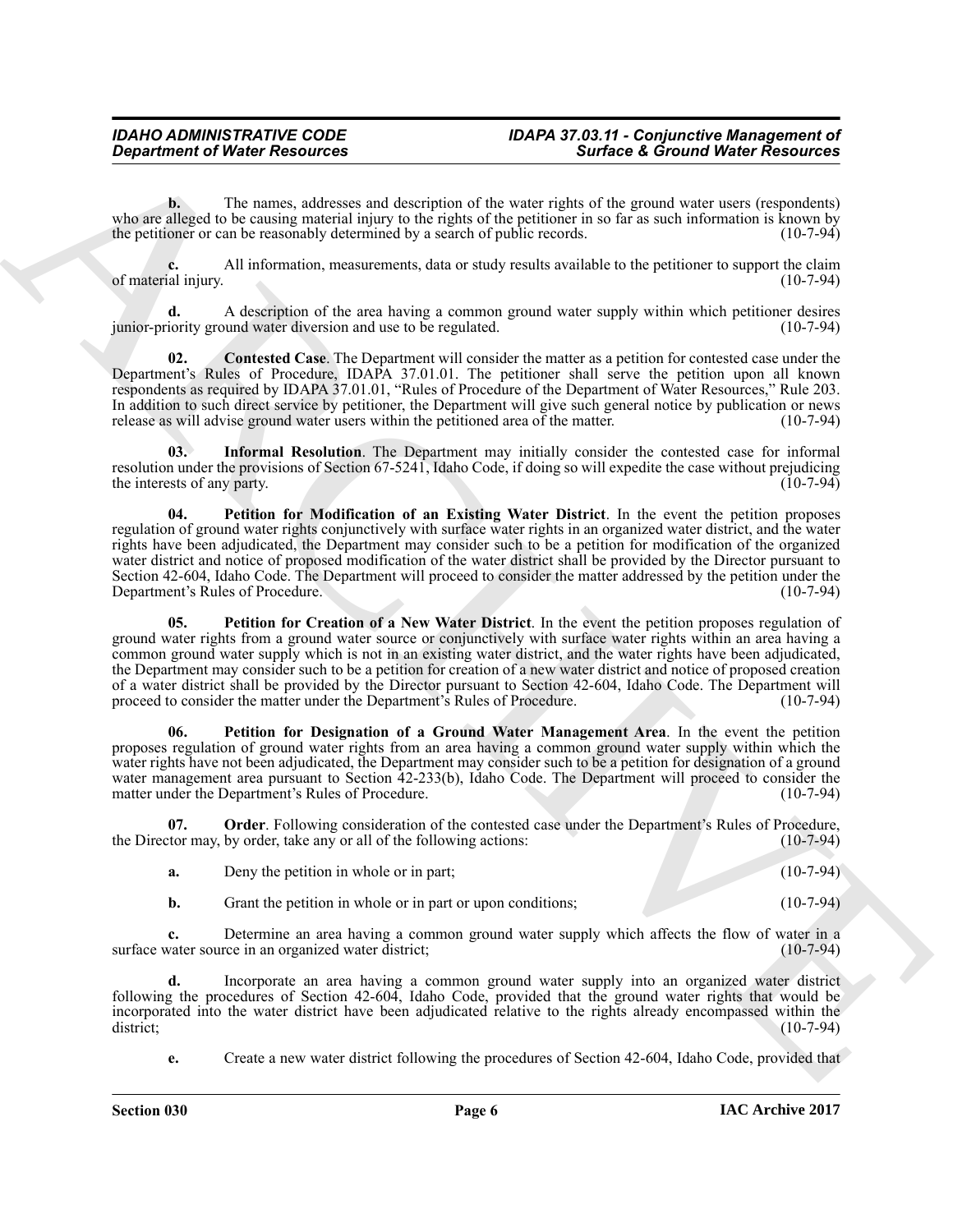the water rights to be included in the new water district have been adjudicated; (10-7-94)

**f.** Determine the need for an adjudication of the priorities and permissible rates and volumes of diversion and consumptive use under the surface and ground water rights of the petitioner and respondents and initiate such adjudication pursuant to Section 42-1406, Idaho Code; (10-7-94)

**Expansion of Water Resources**<br>
Revise and the technology and the state of the state of the state of the state of the state of the state of the state of the state of the state of the state of the state of the state of the **g.** By summary order as provided in Section 42-237 a.g., Idaho Code, prohibit or limit the withdrawal of water from any well during any period it is determined that water to fill any water right is not there available without causing ground water levels to be drawn below the reasonable ground water pumping level, or would affect the present or future use of any prior surface or ground water right or result in the withdrawing of the ground water supply at a rate beyond the reasonably anticipated average rate of future natural recharge. The Director will take into consideration the existence of any approved mitigation plan before issuing any order prohibiting or limiting withdrawal of water from any well: or (10-7-94) withdrawal of water from any well; or

**h.** Designate a ground water management area under the provisions of Section 42-233(b), Idaho Code, if it appears that administration of the diversion and use of water from an area having a common ground water supply is required because the ground water supply is insufficient to meet the demands of water rights or the diversion and use of water is at a rate beyond the reasonably anticipated average rate of future natural recharge and modification of an existing water district or creation of a new water district cannot be readily accomplished due to the need to first obtain an adjudication of the water rights. (10-7-94) obtain an adjudication of the water rights.

<span id="page-6-7"></span>**08. Orders for Interim Administration**. For the purposes of Rule Subsections 030.07.d. and 030.07.e., an outstanding order for interim administration of water rights issued by the court pursuant to Section 42- 1417, Idaho Code, in a general adjudication proceeding shall be considered as an adjudication of the water rights  $involved.$  (10-7-94)

<span id="page-6-5"></span>**09. Administration Pursuant to Rule 40**. Upon a finding of an area of common ground water supply and upon the incorporation of such area into an organized water district, or the creation of a new water district, the use of water shall be administered in accordance with the priorities of the various water rights as provided in Rule 40.

 $(10-7-94)$ 

<span id="page-6-6"></span>**10. Administration Pursuant to Rule 41**. Upon the designation of a ground water management area, the diversion and use of water within such area shall be administered in accordance with the priorities of the various water rights as provided in Rule 41. (10-7-94)

# <span id="page-6-3"></span><span id="page-6-1"></span><span id="page-6-0"></span>**031. DETERMINING AREAS HAVING A COMMON GROUND WATER SUPPLY (RULE 31).**

**01. Director to Consider Information**. The Director will consider all available data and information that describes the relationship between ground water and surface water in making a finding of an area of common ground water supply. (10-7-94) ground water supply.

<span id="page-6-4"></span>**02. Kinds of Information**. The information considered may include, but is not limited to, any or all of wing: the following:

**a.** Water level measurements, studies, reports, computer simulations, pumping tests, hydrographs of ow and ground water levels and other such data: and (10-7-94) stream flow and ground water levels and other such data; and

**b.** The testimony and opinion of expert witnesses at a hearing on a petition for expansion of a water r organization of a new water district or designation of a ground water management area. (10-7-94) district or organization of a new water district or designation of a ground water management area.

**03. Criteria for Findings**. A ground water source will be determined to be an area having a common ground water supply if:  $(10-7-94)$ 

<span id="page-6-2"></span>**a.** The ground water source supplies water to or receives water from a surface water source; or  $(10 - 7 - 94)$ 

**b.** Diversion and use of water from the ground water source will cause water to move from the surface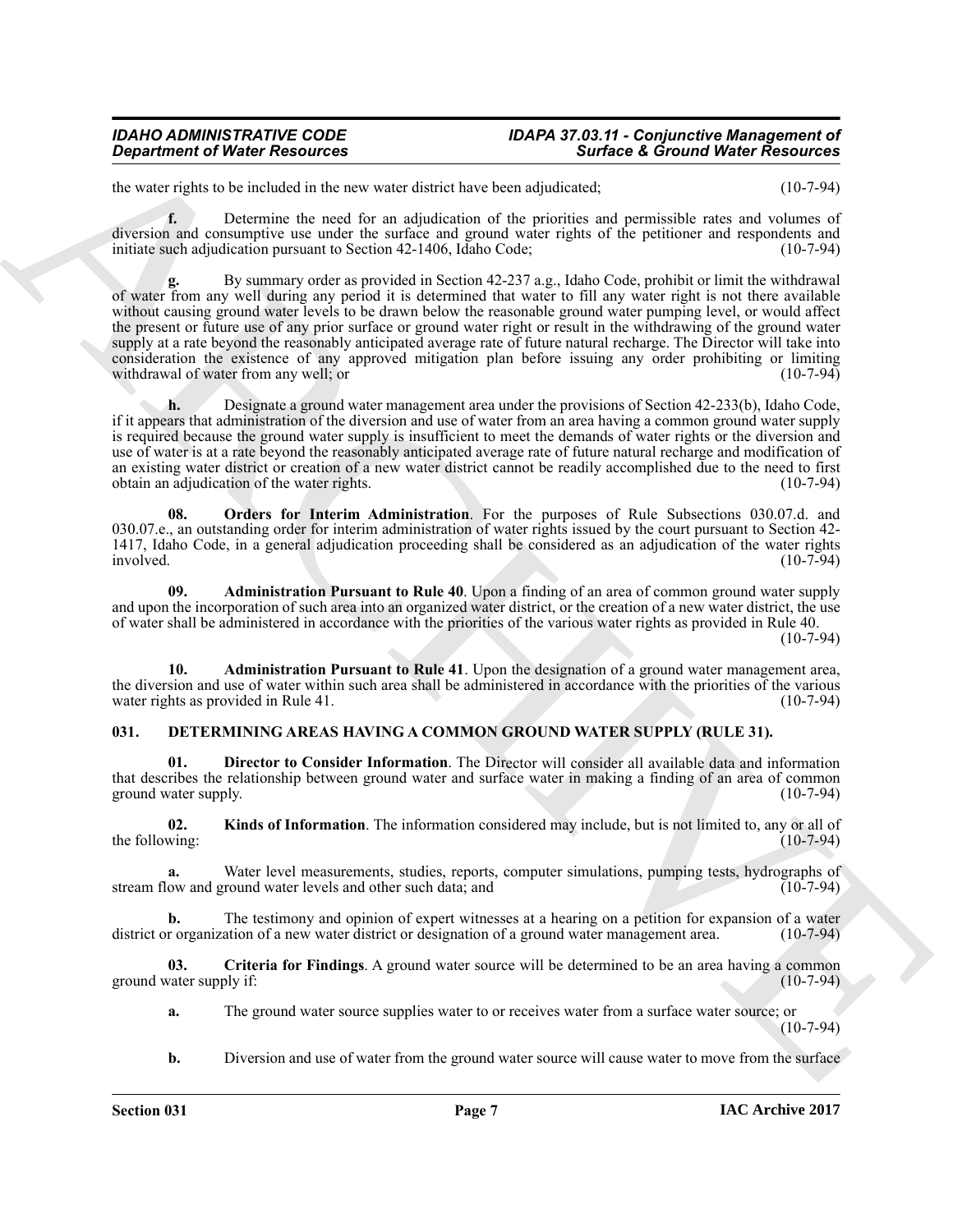water source to the ground water source. (10-7-94)

**c.** Diversion and use of water from the ground water source has an impact upon the ground water supply available to other persons who divert and use water from the same ground water source. (10-7-94)

<span id="page-7-3"></span>**04. Reasonably Anticipated Average Rate of Future Natural Recharge**. The Director will estimate the reasonably anticipated average rate of future natural recharge for an area having a common ground water supply. Such estimates will be made and updated periodically as new data and information are available and conditions of diversion and use change. (10-7-94) diversion and use change.

<span id="page-7-2"></span>**05. Findings**. The findings of the Director shall be included in the Order issued pursuant to Rule Subsection 030.07.

<span id="page-7-0"></span>**032. -- 039. (RESERVED)**

### <span id="page-7-6"></span><span id="page-7-4"></span><span id="page-7-1"></span>**040. RESPONSES TO CALLS FOR WATER DELIVERY MADE BY THE HOLDERS OF SENIOR-PRIORITY SURFACE OR GROUND WATER RIGHTS AGAINST THE HOLDERS OF JUNIOR-PRIORITY GROUND WATER RIGHTS FROM AREAS HAVING A COMMON GROUND WATER SUPPLY IN AN ORGANIZED WATER DISTRICT (RULE 40).**

**Sometimes of Water Resources**<br>
State of Sometimes of Sometimes of Sometimes of Sometimes of Sometimes of Sometimes of Sometimes of the Source of the Source of the Source of the Source of the Source of the Source of the S **01. Responding to a Delivery Call**. When a delivery call is made by the holder of a senior-priority water right (petitioner) alleging that by reason of diversion of water by the holders of one (1) or more junior-priority ground water rights (respondents) from an area having a common ground water supply in an organized water district the petitioner is suffering material injury, and upon a finding by the Director as provided in Rule 42 that material injury is occurring, the Director, through the watermaster, shall: (10-7-94) injury is occurring, the Director, through the watermaster, shall:

**a.** Regulate the diversion and use of water in accordance with the priorities of rights of the various surface or ground water users whose rights are included within the district, provided, that regulation of junior-priority ground water diversion and use where the material injury is delayed or long range may, by order of the Director, be phased-in over not more than a five-year (5) period to lessen the economic impact of immediate and complete curtailment; or

**b.** Allow out-of-priority diversion of water by junior-priority ground water users pursuant to a mitigation plan that has been approved by the Director. (10-7-94)

<span id="page-7-5"></span>**02. Regulation of Uses of Water by Watermaster**. The Director, through the watermaster, shall regulate use of water within the water district pursuant to Idaho law and the priorities of water rights as provided in Section 42-604, Idaho Code, and under the following procedures: (10-7-94) Section 42-604, Idaho Code, and under the following procedures:

**a.** The watermaster shall determine the quantity of surface water of any stream included within the water district which is available for diversion and shall shut the headgates of the holders of junior-priority surface water rights as necessary to assure that water is being diverted and used in accordance with the priorities of the respective water rights from the surface water source. (10-7-94)

**b.** The watermaster shall regulate the diversion and use of ground water in accordance with the rights approved mitigation plans and orders issued by the Director. (10-7-94) thereto, approved mitigation plans and orders issued by the Director.

Where a call is made by the holder of a senior-priority water right against the holder of a juniorpriority ground water right in the water district the watermaster shall first determine whether a mitigation plan has been approved by the Director whereby diversion of ground water may be allowed to continue out of priority order. If the holder of a junior-priority ground water right is a participant in such approved mitigation plan, and is operating in conformance therewith, the watermaster shall allow the ground water use to continue out of priority. (10-7-94)

**d.** The watermaster shall maintain records of the diversions of water by surface and ground water users within the water district and records of water provided and other compensation supplied under the approved mitigation plan which shall be compiled into the annual report which is required by Section 42-606, Idaho Code.

 $(10-7-94)$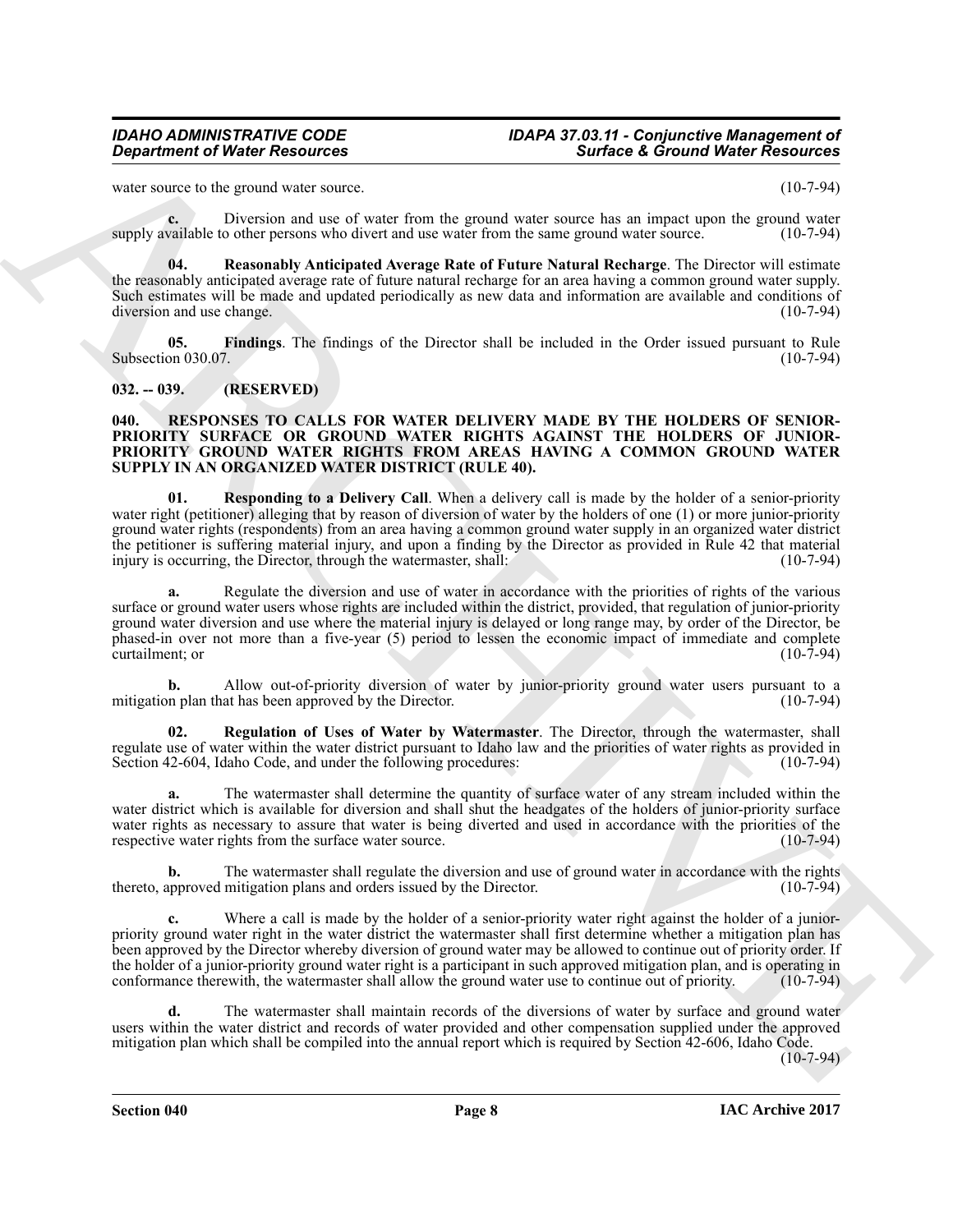**e.** Under the direction of the Department, watermasters of separate water districts shall cooperate and reciprocate in assisting each other in assuring that diversion and use of water under water rights is administered in a manner to assure protection of senior-priority water rights provided the relative priorities of the water rights within the separate water districts have been adjudicated. (10-7-94)

<span id="page-8-7"></span>**03. Reasonable Exercise of Rights**. In determining whether diversion and use of water under rights will be regulated under Rule Subsection 040.01.a. or 040.01.b., the Director shall consider whether the petitioner making the delivery call is suffering material injury to a senior-priority water right and is diverting and using water efficiently and without waste, and in a manner consistent with the goal of reasonable use of surface and ground waters as described in Rule 42. The Director will also consider whether the respondent junior-priority water right holder is using water efficiently and without waste. (10-7-94) holder is using water efficiently and without waste.

<span id="page-8-6"></span><span id="page-8-4"></span>**04. Actions of the Watermaster Under a Mitigation Plan**. Where a mitigation plan has been approved as provided in Rule 42, the watermaster may permit the diversion and use of ground water to continue out of priority order within the water district provided the holder of the junior-priority ground water right operates in accordance with such approved mitigation plan. (10-7-94) accordance with such approved mitigation plan.

**Constrainer of Ninter Resources** Surface A Ground Weiler Resources<br>
University constrainers of the constrainers of the product of Ninter Resources<br>
weight the constrainers and the product of Ninter Resources of the stres **05. Curtailment of Use Where Diversions Not in Accord With Mitigation Plan or Mitigation Plan Is Not Effective**. Where a mitigation plan has been approved and the junior-priority ground water user fails to operate in accordance with such approved plan or the plan fails to mitigate the material injury resulting from diversion and use of water by holders of junior-priority water rights, the watermaster will notify the Director who will immediately issue cease and desist orders and direct the watermaster to terminate the out-of-priority use of ground water rights otherwise benefiting from such plan or take such other actions as provided in the mitigation plan to ensure protection of senior-priority water rights.

<span id="page-8-5"></span>**06. Collection of Assessments Within Water District**. Where a mitigation plan has been approved, the watermaster of the water district shall include the costs of administration of the plan within the proposed annual operation budget of the district; and, upon approval by the water users at the annual water district meeting, the water district shall provide for the collection of assessment of ground water users as provided by the plan, collect the assessments and expend funds for the operation of the plan; and the watermaster shall maintain records of the volumes of water or other compensation made available by the plan and the disposition of such water or other compensation. (10-7-94) compensation.

# <span id="page-8-1"></span><span id="page-8-0"></span>**041. ADMINISTRATION OF DIVERSION AND USE OF WATER WITHIN A GROUND WATER MANAGEMENT AREA (RULE 41).**

<span id="page-8-3"></span>**01. Responding to a Delivery Call**. When a delivery call is made by the holder of a senior-priority ground water right against holders of junior-priority ground water rights in a designated ground water management area alleging that the ground water supply is insufficient to meet the demands of water rights within all or portions of the ground water management area and requesting the Director to order water right holders, on a time priority basis, to cease or reduce withdrawal of water, the Director shall proceed as follows: (10-7-94) to cease or reduce withdrawal of water, the Director shall proceed as follows:

**a.** The petitioner shall be required to submit all information available to petitioner on which the claim that the water supply is insufficient. (10-7-94) is based that the water supply is insufficient.

**b.** The Director shall conduct a fact-finding hearing on the petition at which the petitioner and respondents may present evidence on the water supply, and the diversion and use of water from the ground water management area. (10-7-94) management area.

<span id="page-8-2"></span>**02. Order**. Following the hearing, the Director may take any or all of the following actions: (10-7-94)

- **a.** Deny the petition in whole or in part; (10-7-94)
- **b.** Grant the petition in whole or in part or upon conditions; (10-7-94)
- **c.** Find that the water supply of the ground water management area is insufficient to meet the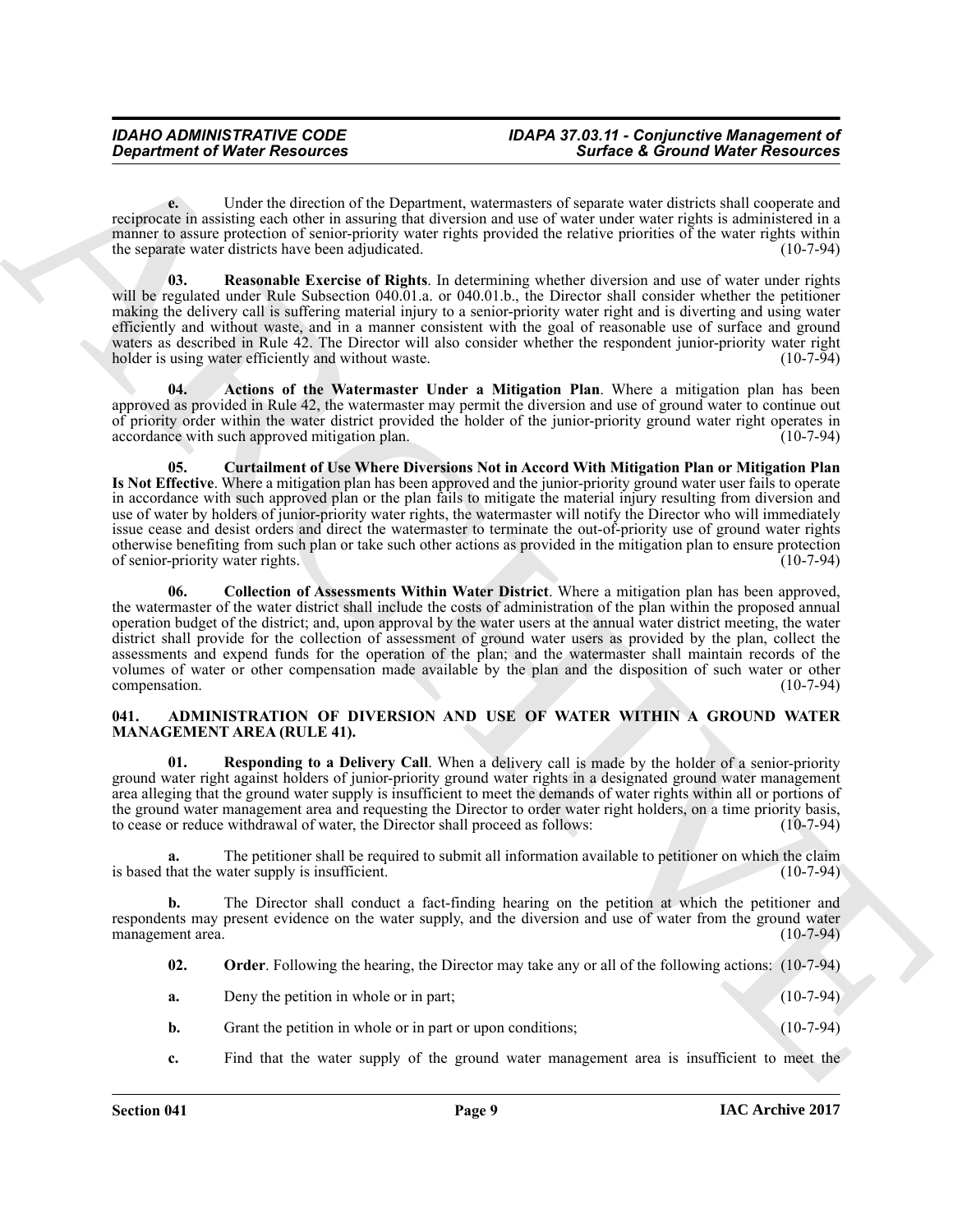demands of water rights within all or portions of the ground water management area and order water right holders on a time priority basis to cease or reduce withdrawal of water, provided that the Director shall consider the expected<br>benefits of an approved mitigation plan in making such finding. (10-7-94) benefits of an approved mitigation plan in making such finding.

**d.** Require the installation of measuring devices and the reporting of water diversions pursuant to  $12-701$ , Idaho Code. (10-7-94) Section 42-701, Idaho Code.

<span id="page-9-1"></span>**03. Date and Effect of Order**. Any order to cease or reduce withdrawal of water will be issued prior to September 1 and shall be effective for the growing season during the year following the date the order is given and until such order is revoked or modified by further order of the Director. (10-7-94)

<span id="page-9-2"></span>**04. Preparation of Water Right Priority Schedule**. For the purposes of the Order provided in Rule Subsections 041.02 and 041.03, the Director will utilize all available water right records, claims, permits, licenses and decrees to prepare a water right priority schedule. (10-7-94) decrees to prepare a water right priority schedule.

# <span id="page-9-3"></span><span id="page-9-0"></span>**042. DETERMINING MATERIAL INJURY AND REASONABLENESS OF WATER DIVERSIONS (RULE 42).**

**01. Factors**. Factors the Director may consider in determining whether the holders of water rights are suffering material injury and using water efficiently and without waste include, but are not limited to, the following:

(10-7-94)

<span id="page-9-5"></span>**a.** The amount of water available in the source from which the water right is diverted. (10-7-94)

**b.** The effort or expense of the holder of the water right to divert water from the source. (10-7-94)

**c.** Whether the exercise of junior-priority ground water rights individually or collectively affects the quantity and timing of when water is available to, and the cost of exercising, a senior-priority surface or ground water right. This may include the seasonal as well as the multi-year and cumulative impacts of all ground water withdrawals from the area having a common ground water supply. (10-7-94) from the area having a common ground water supply.

**d.** If for irrigation, the rate of diversion compared to the acreage of land served, the annual volume of water diverted, the system diversion and conveyance efficiency, and the method of irrigation water application.

 $(10-7-94)$ 

| The amount of water being diverted and used compared to the water rights. |  | $(10-7-94)$ |
|---------------------------------------------------------------------------|--|-------------|
|                                                                           |  |             |

**f.** The existence of water measuring and recording devices. (10-7-94)

**Signal from the View Resources** of the particle and state the state of *Charmeline Chief Resources* on the state of *Chief Resources* on the state of *Chief Resources* on the *Chief Resources* of *Chief Resources* on the **g.** The extent to which the requirements of the holder of a senior-priority water right could be met with the user's existing facilities and water supplies by employing reasonable diversion and conveyance efficiency and conservation practices; provided, however, the holder of a surface water storage right shall be entitled to maintain a reasonable amount of carry-over storage to assure water supplies for future dry years. In determining a reasonable amount of carry-over storage water, the Director shall consider the average annual rate of fill of storage reservoirs and the average annual carry-over for prior comparable water conditions and the projected water supply for the system.

 $(10-7-94)$ 

**h.** The extent to which the requirements of the senior-priority surface water right could be met using alternate reasonable means of diversion or alternate points of diversion, including the construction of wells or the use of existing wells to divert and use water from the area having a common ground water supply under the petitioner's surface water right priority. (10-7-94) surface water right priority.

<span id="page-9-4"></span>**02. Delivery Call for Curtailment of Pumping**. The holder of a senior-priority surface or ground water right will be prevented from making a delivery call for curtailment of pumping of any well used by the holder of a junior-priority ground water right where use of water under the junior-priority right is covered by an approved and effectively operating mitigation plan. and effectively operating mitigation plan.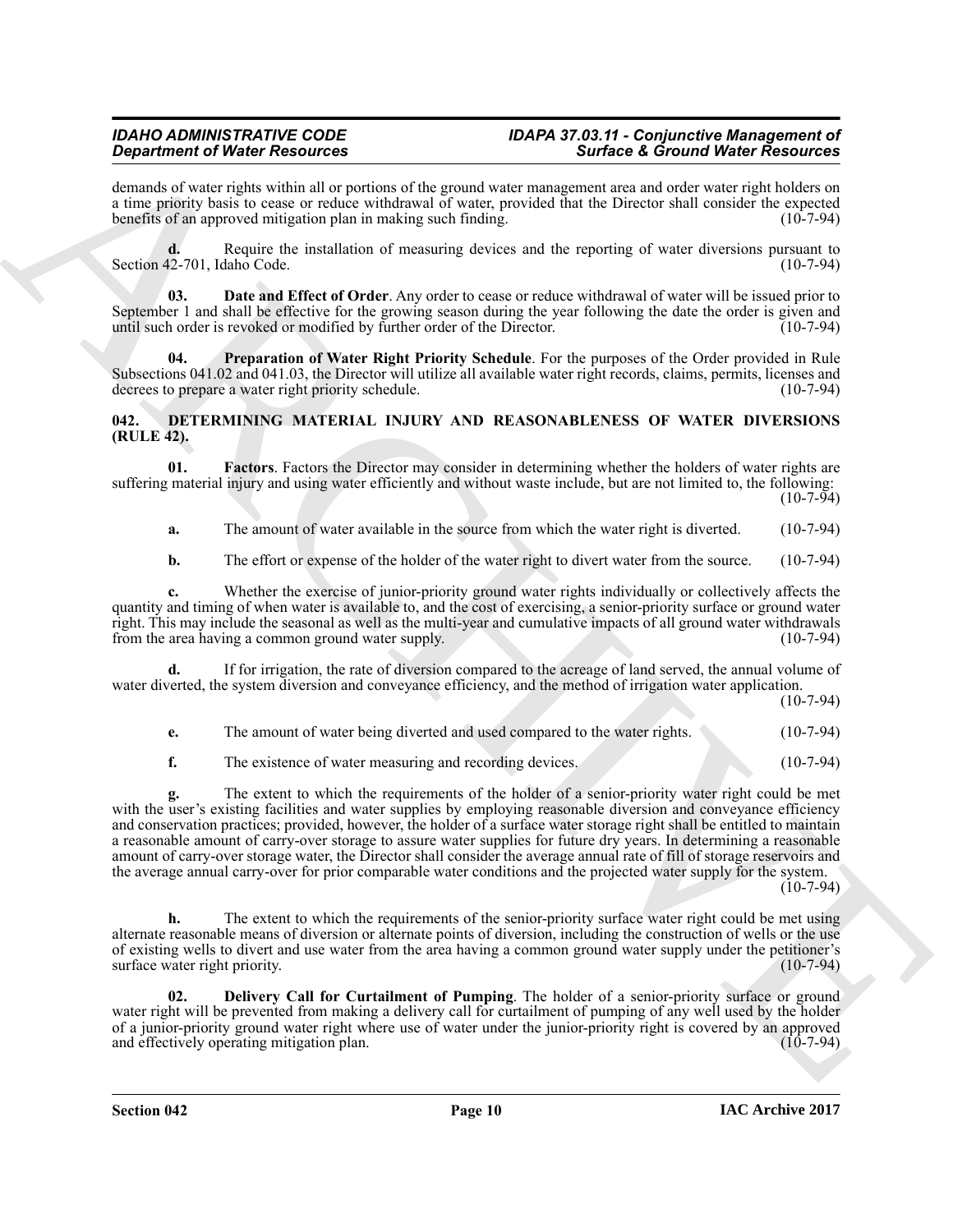# <span id="page-10-1"></span><span id="page-10-0"></span>**043. MITIGATION PLANS (RULE 43).**

**01. Submission of Mitigation Plans**. A proposed mitigation plan shall be submitted to the Director in writing and shall contain the following information:

<span id="page-10-4"></span>**a.** The name and mailing address of the person or persons submitting the plan.  $(10-7-94)$ 

**b.** Identification of the water rights for which benefit the mitigation plan is proposed. (10-7-94)

**c.** A description of the plan setting forth the water supplies proposed to be used for mitigation and any ances or limitations on the availability of such supplies. (10-7-94) circumstances or limitations on the availability of such supplies.

**d.** Such information as shall allow the Director to evaluate the factors set forth in Rule Subsection (10-7-94) 043.03. (10-7-94)

<span id="page-10-3"></span>**02. Notice and Hearing**. Upon receipt of a proposed mitigation plan the Director will provide notice, hold a hearing as determined necessary, and consider the plan under the procedural provisions of Section 42-222, Idaho Code, in the same manner as applications to transfer water rights. (10-7-94) Idaho Code, in the same manner as applications to transfer water rights.

<span id="page-10-2"></span>**03. Factors to Be Considered**. Factors that may be considered by the Director in determining whether a proposed mitigation plan will prevent injury to senior rights include, but are not limited to, the following: (10-7-94)

**a.** Whether delivery, storage and use of water pursuant to the mitigation plan is in compliance with Idaho law. (10-7-94) Idaho law. (10-7-94)

**Equivariant of Weiver Associates** Weiler Control to the state of Sound Weiler Associates<br>
Note that the state of the state of the state of the state of the state of the state of the state of the state of the state of the **b.** Whether the mitigation plan will provide replacement water, at the time and place required by the senior-priority water right, sufficient to offset the depletive effect of ground water withdrawal on the water available in the surface or ground water source at such time and place as necessary to satisfy the rights of diversion from the surface or ground water source. Consideration will be given to the history and seasonal availability of water for diversion so as not to require replacement water at times when the surface right historically has not received a full supply, such as during annual low-flow periods and extended drought periods. (10-7-94) supply, such as during annual low-flow periods and extended drought periods.

Whether the mitigation plan provides replacement water supplies or other appropriate compensation to the senior-priority water right when needed during a time of shortage even if the effect of pumping is spread over many years and will continue for years after pumping is curtailed. A mitigation plan may allow for multiseason accounting of ground water withdrawals and provide for replacement water to take advantage of variability in seasonal water supply. The mitigation plan must include contingency provisions to assure protection of the senior-<br>priority right in the event the mitigation water source becomes unavailable. (10-7-94) priority right in the event the mitigation water source becomes unavailable.

**d.** Whether the mitigation plan proposes artificial recharge of an area of common ground water supply as a means of protecting ground water pumping levels, compensating senior-priority water rights, or providing aquifer storage for exchange or other purposes related to the mitigation plan. (10-7-94) aquifer storage for exchange or other purposes related to the mitigation plan.

**e.** Where a mitigation plan is based upon computer simulations and calculations, whether such plan uses generally accepted and appropriate engineering and hydrogeologic formulae for calculating the depletive effect<br>of the ground water withdrawal. (10-7-94) of the ground water withdrawal.

**f.** Whether the mitigation plan uses generally accepted and appropriate values for aquifer characteristics such as transmissivity, specific yield, and other relevant factors. (10-7-94)

**g.** Whether the mitigation plan reasonably calculates the consumptive use component of ground water diversion and use. (10-7-94)

**h.** The reliability of the source of replacement water over the term in which it is proposed to be used remitigation plan. (10-7-94) under the mitigation plan.

**i.** Whether the mitigation plan proposes enlargement of the rate of diversion, seasonal quantity or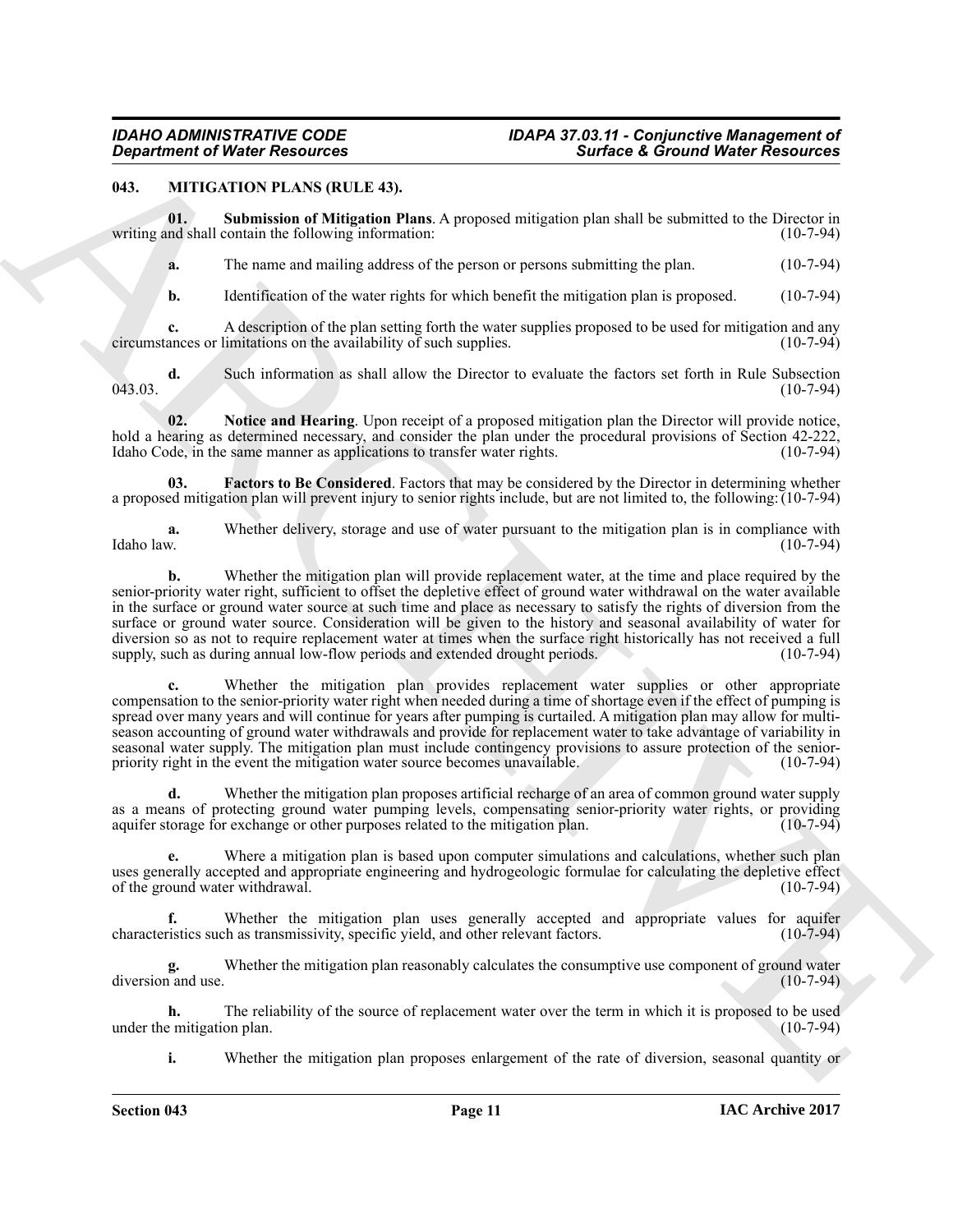time of diversion under any water right being proposed for use in the mitigation plan. (10-7-94)

Whether the mitigation plan is consistent with the conservation of water resources, the public interest or injures other water rights, or would result in the diversion and use of ground water at a rate beyond the reasonably anticipated average rate of future natural recharge. (10-7-94)

**k.** Whether the mitigation plan provides for monitoring and adjustment as necessary to protect senior-<br>water rights from material injury. (10-7-94) priority water rights from material injury.

**l.** Whether the plan provides for mitigation of the effects of pumping of existing wells and the effects of pumping of any new wells which may be proposed to take water from the areas of common ground water supply.  $(10-7-94)$ 

Whether the mitigation plan provides for future participation on an equitable basis by ground water pumpers who divert water under junior-priority rights but who do not initially participate in such mitigation plan.

 $(10-7-94)$ 

**n.** A mitigation plan may propose division of the area of common ground water supply into zones or segments for the purpose of consideration of local impacts, timing of depletions, and replacement supplies. (10-7-94)

Whether the petitioners and respondents have entered into an agreement on an acceptable en though such plan may not otherwise be fully in compliance with these provisions. (10-7-94) mitigation plan even though such plan may not otherwise be fully in compliance with these provisions.

# <span id="page-11-0"></span>**044. -- 049. (RESERVED)**

# <span id="page-11-4"></span><span id="page-11-3"></span><span id="page-11-1"></span>**050. AREAS DETERMINED TO HAVE A COMMON GROUND WATER SUPPLY (RULE 50).**

**Considered of Water Resources**<br>
Has the constant of the constant of the constant of the constant of the constant of the constant of the constant of the constant of the constant of the constant of the constant of the cons **01. Eastern Snake Plain Aquifer**. The area of coverage of this rule is the aquifer underlying the Eastern Snake River Plain as the aquifer is defined in the report, Hydrology and Digital Simulation of the Regional Aquifer System, Eastern Snake River Plain, Idaho, USGS Professional Paper 1408-F, 1992 excluding areas south of the Snake River and west of the line separating Sections 34 and 35, Township 10 South, Range 20 East, Boise<br>Meridian. (10-7-94) Meridian. (10-7-94)

**a.** The Eastern Snake Plain Aquifer supplies water to and receives water from the Snake River.

(10-7-94)

**b.** The Eastern Snake Plain Aquifer is found to be an area having a common ground water supply.  $(10-7-94)$ 

The reasonably anticipated average rate of future natural recharge of the Eastern Snake Plain timated in any order issued pursuant to Rule 30. (10-7-94) Aquifer will be estimated in any order issued pursuant to Rule 30.

**d.** The Eastern Snake Plain Aquifer area of common ground water supply will be created as a new water district or incorporated into an existing or expanded water district as provided in Section 42-604, Idaho Code, when the rights to the diversion and use of water from the aquifer have been adjudicated, or will be designated a ground water management area. (10-7-94) ground water management area.

<span id="page-11-2"></span>**051. -- 999. (RESERVED)**